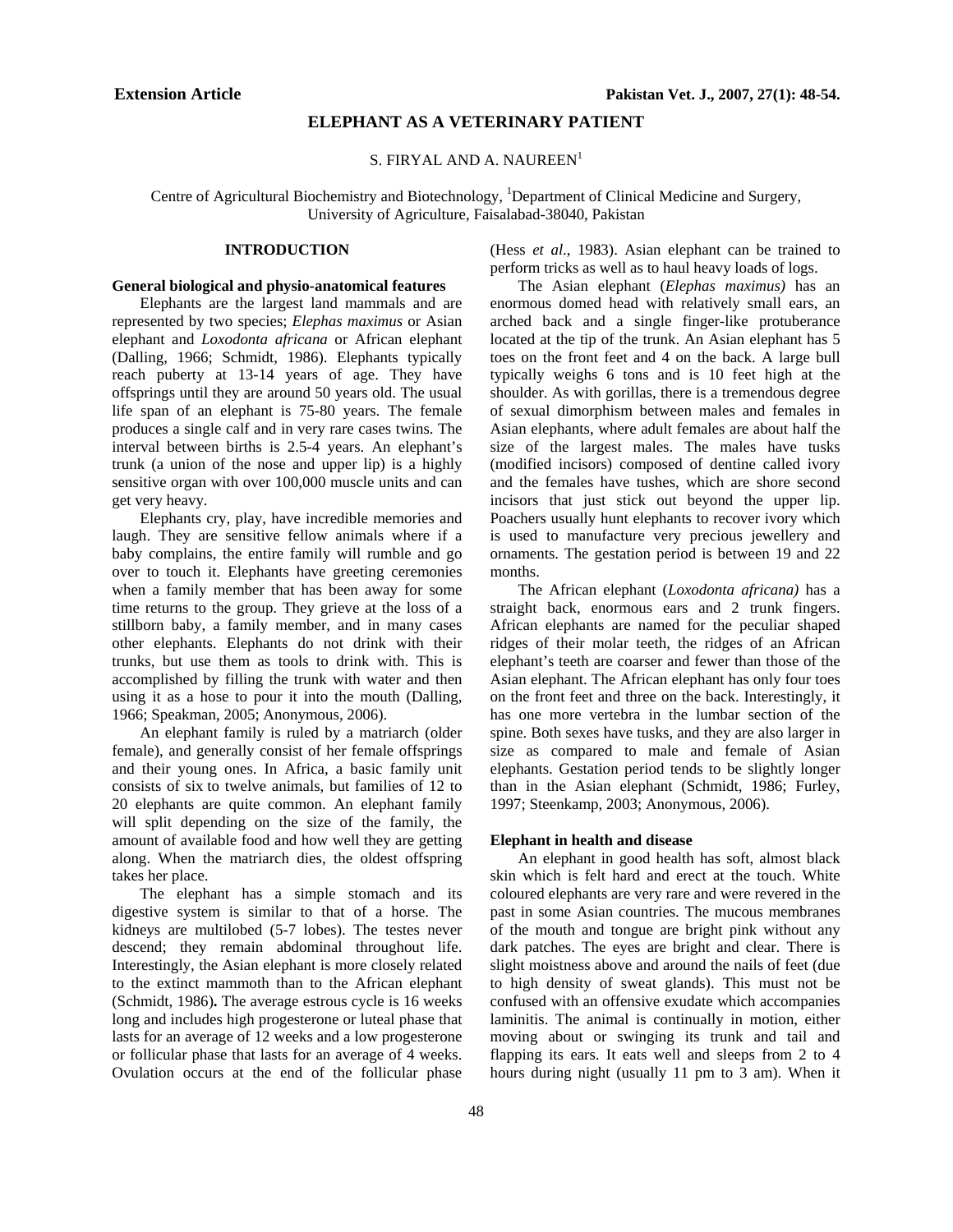awakens, it begins to eat at once. It is to be noted that an elephant like a horse can sleep while standing. The respiration rate is about 10/min. The heart rate varies with the individual and from hour to hour and ranges from 22 to 39/min. The heart rate can be recorded only by the use of the cardiotachometer; the pulse is very difficult to detect, although according to some workers it can be felt in one of arteries at the base of the ear. The normal body temperature of an elephant is 97.4– 99˚F. Any temperature above or below this must be regarded as evidence of illness (Dalling, 1966; Schmidt, 1986; Lincoln and Ratnasooriya, 1996).

 The temperature can be taken in most domesticated elephants with an ordinary clinical thermometer inserted into the rectum like in other animals. In noncooperative elephants and also in case of Hippopotamus, the temperature of the body can be ascertained by taking the temperature of the freshly passed faecal ball and subtracting 1.3˚F. The thermometer should be inserted into the bolus of droppings to the depth of two inches. The average healthy elephant defecates about once every hour, usually dropping from 4 to 11 boluses, each weighing about 1 kg (total facal output in 24 hours is 85–137 kg). The colour of the faeces depends upon the nature of the diet and the faeces always contain some partially digested material. Frequent groaning is an indication of pain (Dalling, 1966; Schmidt, 1986).

The urination occurs about 5 times during the day and 5 or 6 times in the night. The average amount of urine discharged at a time is about 5.5 litres. The normal urine is straw-coloured and without any obnoxious or distinctive odour; its specific gravity ranges from 1.022 to 1.033. An adult elephant requires from 35 to 50 gallons of drinking water a day. Circus elephants are usually offered water at least twice a day and it is a good practice to give warm, even hot water, as very cold water is said to have a bad effect. Upon drinking cold water, they might start shivering. Circus men believe that elephants are very susceptible to cold. The elephants are very susceptible to sunstroke or heatstroke. They can tolerate cold far better than direct sunlight and heat (Dalling, 1966; Schmidt, 1986).

 In hot countries, elephants delight in bathing in rivers, lakes and even small pools. When opportunities for bathing do not exist, the animal should be showered every day after which the animal should be dried and some vegetable oil rubbed especially over the head and trunk to keep them free from ticks and lice (Dalling, 1966; Schmidt, 1986).

 A wide variety of fruit and vegetables, fodders, hay and sugarcane generally constitute the daily diet of the ration which is generally offered 5 times a day. At least 60 grams of common salt should be fed daily to each

animal. Vitamins and mineral supplements (180-200 grams) should be provided on daily basis (Dalling, 1966; Schmidt, 1986).

Like male camels, most elephants display a peculiar behavioural condition which might be termed as musth or rut. This is characterized by a swelling of the temporal gland which discharges an oily fluid for some weeks. The condition appears mainly in males, but may also occur rarely in females, usually at about the  $15<sup>th</sup>$  to  $20<sup>th</sup>$  year of age. Thereafter, it may appear regularly every year. While the glands are swollen, the animal may change in temperament and become disobedient and even aggressive. Experienced owners or attendants are always on the watch for the appearance of musth in males and at the first sign of it, tie the animal securely to a strong tree until the attack is over. The cause of the condition is not known. Unlike in male camels, it is not necessarily a sexual phenomenon; elephant in musth often attacks female elephants. Conversely, male elephants will exhibit sexual desire and will copulate without showing any sign of musth. When not in musth or suffering from a very painful complaint, the elephant is an easy animal to treat, provided it has been trained to obey orders. At the word of command, the animal will lie down on the ground and remain motionless while wounds are being dressed or injection is given (Dalling, 1966; Schmidt, 1986).

 Hobbles and chains are used for controlling elephants of uncertain temperament and males thought to be coming in musth. Chains are also essential for administering veterinary care. However, chaining may lead to degenerative joint disease due to restricted movement of the animal. Xylazine hydrochloride (e.g., Inj. Rompun<sup>R</sup>-Bayer, Germany; Inj. Xylaz<sup>R</sup>-Fatro, Holland) can be used for chemical restraint and as a sedative, analgesic and muscle-relaxant. The usual dose of xylazine in elephants is 0.08 mg/kg IM. Excited elephants may require higher doses (upto 0.15 mg/kg) which may induce recumbency. Institution of atropine (4-5 mg/100 kg body weight) to an elephant that lies down after administration of xylazine is essential to prevent hypostatic congestion and adverse cardiodepressant effects. Perphenazine is commonly used tranquilizer, that has been given to calm the aggressive African and Asian elephants under captivity, during transportation (where confinement is to be continued at the destination) and in musth at usual dose of 1 mg/9kg and calming effect lasts for about 2 weeks. However, the optimal dose rate of perphenazine has not yet been firmly established (Schmidt, 1975; Raath, 1993; Coatsee, 1996; du Toit, 2001).

 Elephants should not be forced to stand on ground or cement soiled by their urine; whenever possible, dry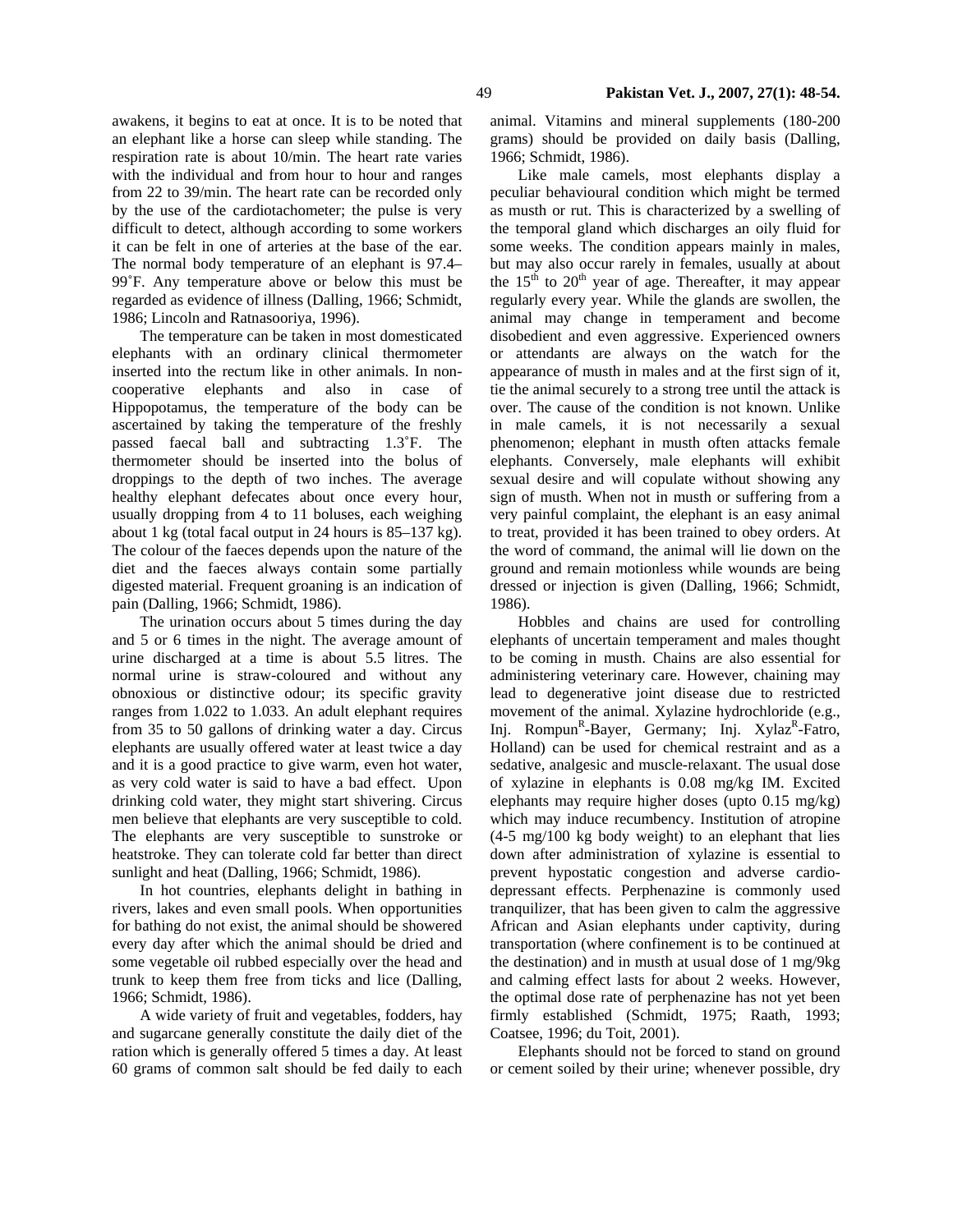straw should be provided as bedding. The feet should be examined regularly for any sign of inflammation of the sensitive tissue under the sole and nails, for any necrosis of the horny layer and for any excess exudate above the nails. When foot-rot or foot canker occurs, it should be treated with 10% formaldehyde (formalin) dip and parental antibiotics administered preferably into large veins of the ear.

## **Drug dosages and routes of administration**

Elephant requires the same doses of antibiotics per kg of body weight as those given to horses and cattle to achieve the same effective serum levels. Therefore, it can be logically assumed that all drugs given to elephants should be administered in the same recommended doses per kg of body weight as those used in horses and cattle. Considerations for the veterinarian who is trying to determine the proper drug dosage include age, physical condition and known or estimated body weight of the elephant and potential toxic side effects of the drug (Schmidt, 1986).

 The drugs can be administered by several routes including oral, intramuscular, intravenous and subcutaneous. For oral administration, the drugs can be mixed with molasses, sugar, fruits, fruit juices and bread etc. One can also pass a stomach tube in a handleable elephant by restraining the animal and placing a gag in its mouth between the molars. The tube must pass dorsally to the larynx through the sphincter at the posterior of the pharyngeal pouch. This sphincter is quite strong, and gentle probing may be required before it relaxes enough to allow the tube to pass. One should exercise caution (as also in all other animal species) to be certain that the tube is in the oesophagus and stomach and not in the trachea (Schmidt, 1986).

 The intramuscular route is the most common parenteral route used in elephants. The skin of the elephant is thinnest over the forequarters and thickest over the hindquarters; therefore, the best site of the intramuscular injection with the typically used disposable 4-cm  $(1 \frac{1}{2} \cdot \text{inch})$  needle is the large triceps area (i.e., hind quarter). Longer needles will be preferable or necessary for the intramuscular injections into the hindquarters of adult elephants. For unhandleable elephants, intramuscular administration of drugs may be very difficult. Pole syringes are useful, but standard models may be inadequate for dangerous animals. Special long pole syringes can be constructed from conduit to allow safe remote injection. One may also chain an elephant securely and keep it chained for the course of treatment if the elephant objects to necessary repeated injections. When possible, no more than 10 to 20 ml of drug should be injected intramuscularly into one site in an adult elephant. Doses

as large as 30 to 50 ml have been given to elephants in one site, but this may produce tremendous inflammation and swelling (postinjection cellulitis). Such swelling can be reduced by the application of dimethyl sulfoxide (DMSO) at the site (Schmidt, 1986).

 Intramuscular injections can also be made with a capture dart. Because elephants have a tendency to develop abscesses readily in the wake of parental administration, one should make every effort to use sterile syringes and needles and deposit the drug deep in the muscles.

The veins on the posterior aspect of the ear are readily accessible for intravenous administration of drugs. Great care should be exercised when irritant drugs are injected into ear veins because perivascular irritation and sloughing can occur. The large veins on the proximal foreleg and distomedial rear leg can also be used for intravenous administration of drugs. A tranquilizer or sedative (e.g. xylazine @ 0.08 mg/kg) may be required for the restraint of elephants that do not allow intravenous administration of drugs. In young elephants, the large superficial vein running up the medial aspect of the rear leg is a good site for a venous cutdown when intravenous drug or fluid therapy is imperative (Schmidt, 1986).

#### **Diseases of the elephant**

Elephants are susceptible to a wide variety of infectious and non-infectious disease conditions. Infectious and parasitic diseases include anthrax, tuberculosis, tetanus, pasteurellosis, salmonellosis, streptococcosis, staphylococcosis, bacillary necrosis, foot-and-mouth disease, rabies, pox, herpes virus infection, mycosis, surra, piroplasmosis, 'bots', toxoplasmosis, helminthiasis and ectoparasitism (Windsor and Ashford, 1972; Burkhardt *et al*., 1999; Wimalaratne and Kodikara, 1999; Mikota *et al*., 2000; du Toit, 2001; Tuntasuvan *et al*., 2001; Lewerin *et al*., 2005). It is definitely known that elephants are not susceptible to rinderpest, and there is probably no record of blackquarter, botulism, glanders, pleuropneumonia, brucellosis, Johne's disease, actinobacillosis, nocardiosis, listeriosis and leptospirosis. Some elephant-specific diseases are described as under:

## *Viral encephalo-myocarditis*

This is a viral disease that usually occurs in adult elephant bulls. The affected elephant dies from cardiac failure. Virus can be isolated from heart muscles in fresh carcasses. Rodents are carrier of the virus and contaminate the food and water through urination. Control of rodent in the food storage facilities is, therefore, of the utmost importance for the prevention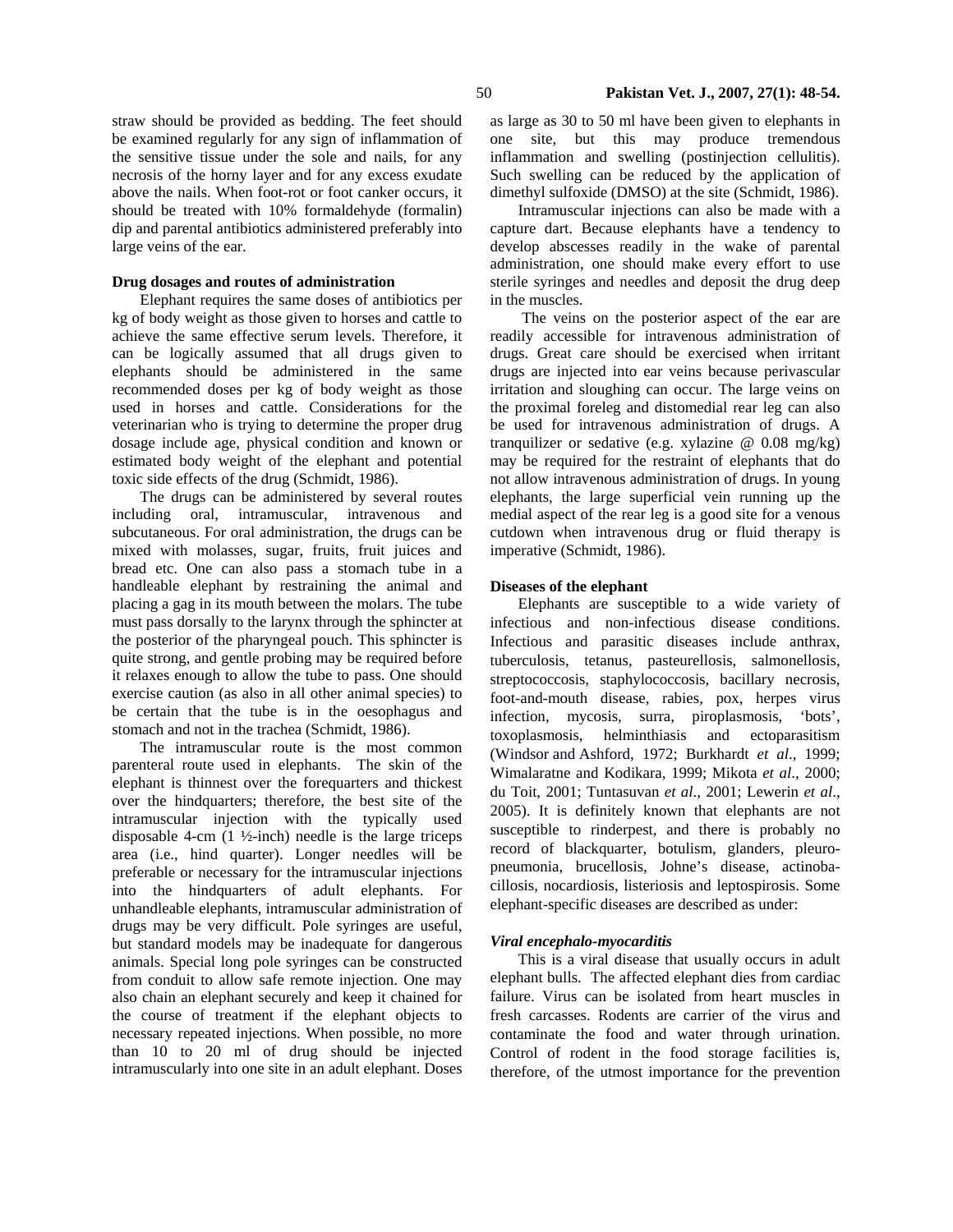### *Herpesvirus infection*

Herpesvirus infection (HVI) is a fatal disease of young Asian and African elephants, caused by two distinct Elephant Endotheliotropic Herpesviruses (EEHV). African elephants are thought to be the reservoir of the herpesviruses. Signs of HVI are edema of the head, neck and thoracic limbs, cyanosis of the tongue, lymphopenia and thrombocytopenia. African elephants carrying EEHV have typical herpetic lesions on the skin and vulva. Postmortem lesions include pericardial effusion with widespread petechial to ecchymotic hemorrhages primarily involving the heart, liver, intestine and tongue. Oral, laryngeal and intestinal ulcerations often occur. Transmission is thought to be through intimate contact. However, direct proof of transmission has not yet been established. Nonetheless, it is currently recommended that Asian and African elephants be housed separately. The infection confuses with encephalomyocarditis virus, orbivirus, salmonellosis or other bacterial septicemia and vitamin-E deficiency (Ossent *et al.,* 1990; Richman *et al.,* 2000; Richman and Montali, 2001)

## *Elephant pox*

Elephant pox is highly fatal disease, probably caused by some strain of cow pox virus and most often, spread to elephants from rodents. Typical pox lesions appear on head and trunk accompanied by conjunctivitis and discharge from the temporal glands (Mayer, 1973; Vinogradov *et al*., 2006).

# *Coryza-like syndrome*

An unidentified virus or viruses are thought to be responsible for a coryza-like syndrome in elephants. The syndrome is similar to the common cold in humans. Signs associated with this disease include excessive serous nasal discharge, watering from eyes (epiphora), mild loss of appetite, reduced activity and listlessness. Healthy elephants should be able to recover from this disease without treatment. Supportive care and antibiotic therapy may be indicated for debilitated elephants, because secondary pneumonia is one of the potential sequelae to this syndrome (Schmidt, 1986).

### *Enterotoxaemia*

Clostridial enterotoxaemia has been reported as the cause of death in a number of young elephants. Food contamination is usually considered a source of infection. Signs of the disease include listlessness, loss of appetite, diarrhoea and death. Diagnosis of enterotoxaemia is reached by culture of the etiologic bacterium and identification of toxins in the gut contents. Treatment consists of administration of antitoxin and high doses of antibiotics (penicillin) in addition to supportive care. Prognosis is guarded to poor. Elephant facilities that have problems with clostridial infection should consider a vaccination programme for the disease (Schmidt, 1986).

# *Pasteurellosis (Haemorrhagic septicemia)*

Pasteurellosis was first reported in 1910 in Asian elephants. It is extremely acute and fatal disease (death occurs within 12 hours of onset of illness) with signs fairly similar to those of anthrax (Ferrier, 1947).

### *Abscessation*

Elephants have a thick skin and penetrating wounds (thorns, darts, mahouts, etc.) can cause abscesses by bacteria, e.g. *Staphylococcus* and *Corynebacterium*. When an abscess cannot break through the skin, it spreads laterally and must be drained surgically. Culturing the organisms and making an antibiogram are important for treating an abscess successfully. When an abscess is drained, the pus must be collected on cotton-wool and burnt to prevent the accumulation of bacteria in the facilities (du Toit, 2001).

## *Dermatitis*

Dermatitis is a common problem in captive elephants and is usually associated with improper daily skin care. The animals should be bathed or hosed daily, followed by an application of mineral oil. They should have an access to an abrasive wall or logs to rub their bodies and vegetable oil should be added to the diets (Schmidt, 1986).

### *Tusk conditions*

Tusks are modified incisors composed of dentine surrounding a pulp canal. Traumatic impact of the tusks when elephants push against solid objects causes a purulent infection of the tusk sulcus (Schmidt, 1986). Healing usually takes place when the animals settle down in the bomas.

Blind tusk is a severe inflammatory condition which develops on failure of incisors to erupt through the skin. The elephant pushes its head against objects and shows signs of discomfort. A surgical incision can be made through the skin. Surgical gauze dipped in wound ointment can be placed as a plug to prevent myiasis of the wound.

Fractured tusks with the exposure of the root canal to bacteria can lead to a fistulous tract with purulent exudate. The fistula should be flushed twice daily with a 1:10 dilution of povidone-iodine.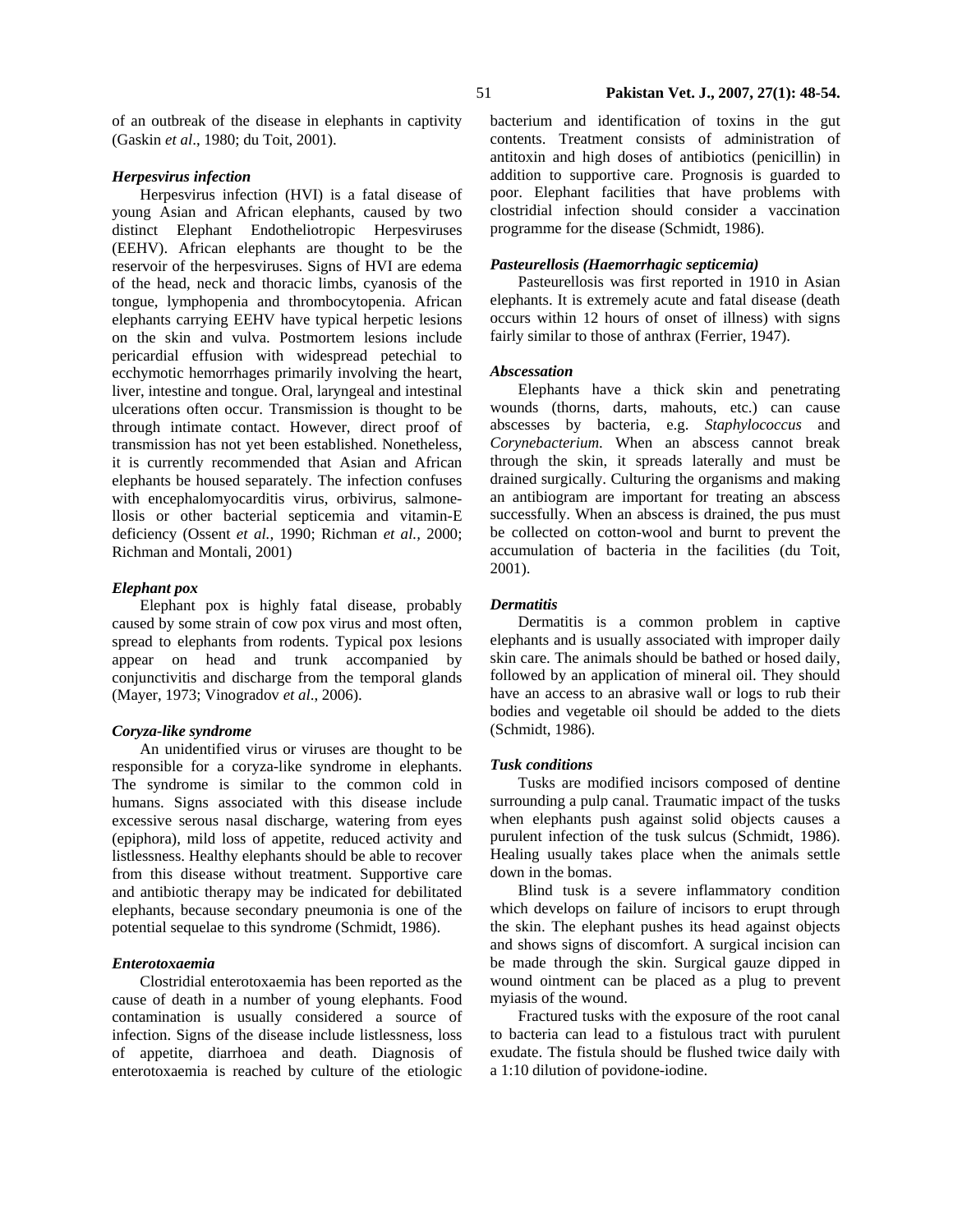An antibiogram is important for the successful treatment of the wound. A dental filling is important to keep the wound clean.

## *Choking*

Choking occurs when elephants compete for fruit or vegetables. Whole oranges can be too big to be swallowed and may cause obstruction of the oesphagus. The symptoms include inability to drink water, resulting in dehydration. Muscle relaxants can be given as a part of conservative treatment, but usually the foreign body must be removed surgically or by passing stomach tube. The wound must be treated as an open wound to prevent stricture of the oesophagus. For prevention of the problem, fruit and vegetables should be chopped (Schmidt, 1986; du Toit, 2001).

#### *Colic*

As in horses, two types of colic viz., spasmodic and obstructive have been described in elephants (Schmidt, 1986; du Toit, 2001). Spasmodic colic is usually caused by mouldy fodder. The signs of abdominal pain are shown intermittently. The condition can be treated by parenteral administration of spasmolytic drugs e.g. Flunixin Meglumin (Inj. Loxin<sup>R</sup>-Sellmore Pharma, Pakistan) and also by copious, soapy water enemas (repeated until relief). Obstructive colic is seen when the excessive intake of clay and high-fibre food forms hard faecal balls that pass with difficulty through the gastro-intestinal tract. The condition can be treated by parenteral administration of muscle relaxants, such as Diazepam and Inj. Valium<sup>R</sup> (Roche, Switzerland).

### *Trunk injuries and paralysis*

The trunk of the elephant is subject to different types of injuries, such as crushing, laceration, penetration by foreign bodies and damage to motor nerves. The specialized functions of the trunk dictate that every effort be made to ensure healing with minimal loss of function. The blood supply to the trunk is massive and a deep incised wound or laceration high up on the trunk can produce shock and death. If such a serious wound occurs, one may need to immobilize the excited animal with etorphine in order to get a pressure wrap around the cut portion of the trunk. Trunk paralysis can occur as a result of parasite migration in the area of the motor nerves, bacterial infection from wounds near the motor nerves, a crushing injury that causes massive damage to the trunk, or tumors that exert pressure on the motor nerves. It can also be caused by tetanus or rabies. Diagnosis involves a composite of neurological examination of trunk functions, history, complete blood count, serum

chemistry, physical examination and faecal examination for parasite ova. Treatment of trunk paralysis in which motor nerve damage from parasitic or bacterial infection is suspected entails usage of high doses of steroids, and broad-spectrum antibiotics (Schmidt, 1986).

# *Trauma*

Small injuries of trunk and legs are common, especially in young elephants. Fighting and bullying inflict wounds that can lead to abscessation. Infarction and sloughing of the ear occur when irritant drugs like phenylbutazone are administered perivascularly. Young elephants can panic easily and may run into veld fires in the absence of a matriarch (older female leading a basic elephant family unit). Severe burn wounds may be incurred under such conditions. Breaking of tusks occurs when newly-caught elephants charge people during the boma-training period (du Toit, 2001).

### *Sunburn and heat stroke*

Elephants exposed to strong direct sunlight for several hours can develop sunburn, usually occurring on the top of the head and forehead. Diagnosis can be made by observation of typical erythematous peeling skin associated with sunburn. Treatment can include application of ice to the affected areas and one of the many soothing, protective ointments recommended for burns in human. One can prevent sunburn of an elephant by providing the animal with shade, by applying clay or dirt to the top of the head and forehead, or by providing a sun pad, which rests on top of the elephant's head.

Elephants are fairly susceptible to heatstroke when exposed to high ambient temperatures and direct sunlight. The condition usually terminates fatally. To treat heatstroke in an elephant, one should roll the animal onto its side if it is in sternal recumbency and erect shade over it, administer copious repeated coldwater enemas, apply crushed ice to the front and top of the skull, spray/splash/hose the surface of the elephant with cold water, and administer massive intravenous doses of steroids such as prednisolone sodium succinate (1 mg/3 kg body weight) or dexamethazone (1 mg/5 kg body weight) (Schmidt, 1986).

#### *Subcutaneous edema*

Large edematous pockets can develop in any of the dependent areas of the elephant's body. Causes of the ventral edema appear to be varied but are most often associated with general debility, anxiety or stress (Schmidt, 1986). Specific ventral edema is usually manifested overnight. Edema of umbilical area can lead to necrosis and sloughing. Affected animals can be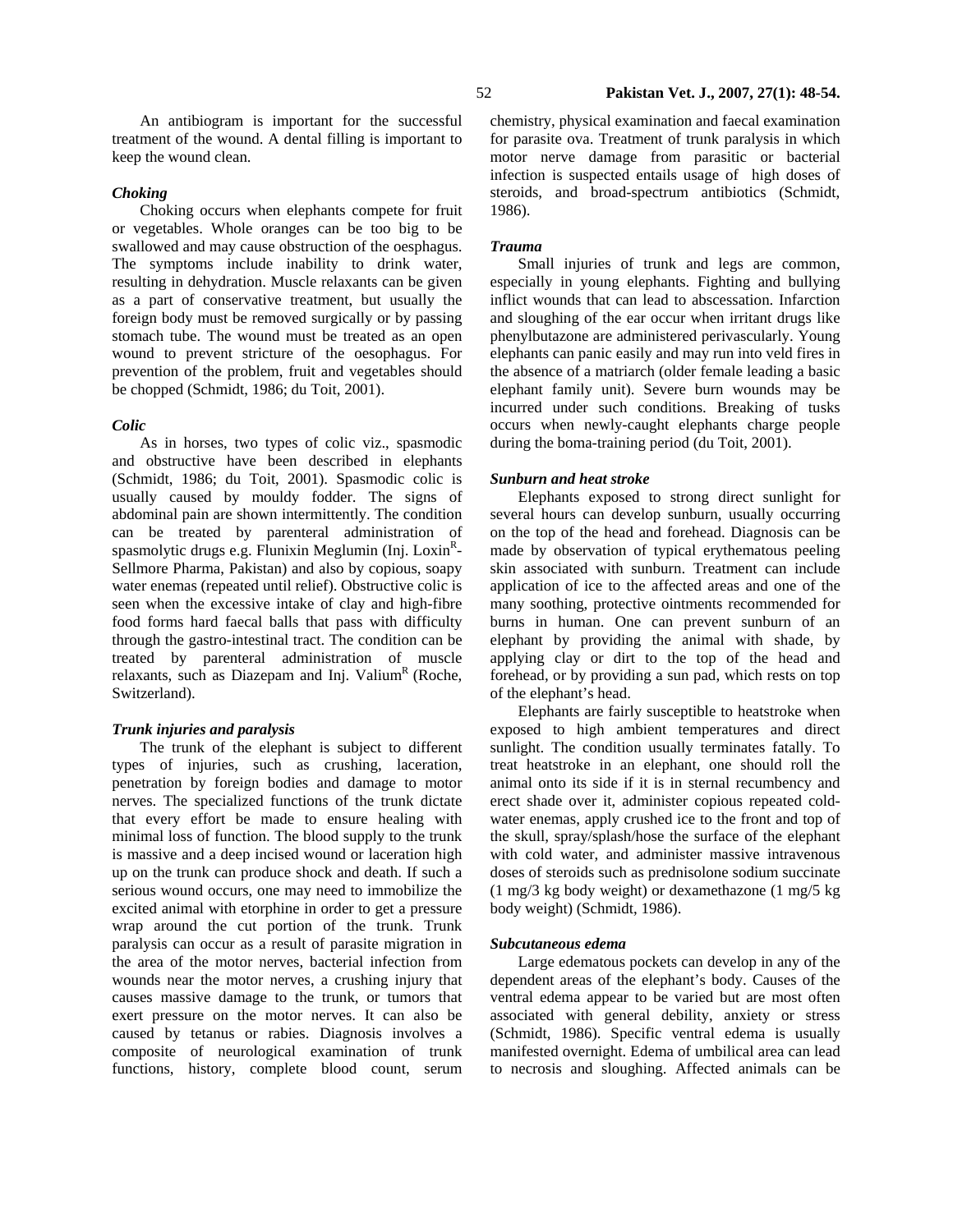treated successfully with hot and cold pressure bandages (du Toit, 2001).

### *Degenerative joint disease*

Degenerative joint disease is apparently more common in captive than in wild elephants. Debate concerning the causes of degenerative joint disease in captive elephants has centred on husbandry. Some researchers believe that elephants forced to spend their lives on hard surfaces such as bare concrete (which produces a damp, cold environment) most often develop degenerative joint disease. Another view is that both the uniform surface of hard, cold floors and the fact that many elephants are chained for most of the day in positions that restrict movement are responsible for the degenerative joint lesions seen in captive elephants. Infectious agents are also strongly suspected as causes of degenerative joint disease in elephants; of these, *Mycoplasma* is of foremost concern (Clark *et al*., 1980). Treatment of degenerative joint disease can include warm-water hosing of the affected joints or application of rubefacient liniments to promote circulation, aspirin given in a dosage of 6.50-13gm/500 kg body weight two or three times per day, and anti-inflammatory drugs (e.g. steroids, orgotein, meclofenamic acid and flunixin meglumine). Dosages of anti-inflammatory drugs for elephants can be reduced to 0.5-0.75 unit/kg body weight, as recommended for equids. In addition, tylosin @ 12 mg/kg IM once a day for 5 days is indicated (Schmidt, 1986).

#### *Foot problems*

Foot problems are common in captive elephants, resulting from poor hygiene and inadequate exercise. Common foot problems include cracked sole, cracked heels, over-worn sole, overgrown sole, overgrown nails, split nails, ingrown nails, overgrowth of cuticle and abscesses. These conditions can be prevented by proper hygiene, regular examination and a timely treatment of problem foot (Schmidt, 1986; du Toit, 2001; Olivet-Courtois *et al*., 2003). Feet should be examined regularly and excessive nail and sole material should be removed with hoof knives, rasps, grinders, or any other tool that can be used skilfully.

#### **REFERENCES**

- Anonymous, 2006. About elephants. Available at: http://elephant.elehost.com/About-Elephants/aboutelephants.htm. Date last accessed August, 23, 2006.
- Burkhardt, S., J. Hentschke, H. Weiler, B. Ehlers, A. Ochs, J. Walter, U. Wittstatt and R. Goltenboth, 1999. Elephant herpes virus-a problem for breeding

and housing of elephants. Berl. Munch. Tierarztl. Wochenschr., 112: 174-179.

- Clark, H. W., D. C. Laughlin, J. S. Bailey and T. Brown, 1980. Mycoplasma species and arthritis in captive elephants. Zoo Amin. Med., 11: 3-6.
- Coatsee, C., 1996. Elephant translocations. Pachyderm. pp: 81.
- Dalling, T., 1966. Elephants. In: "International Encyclopedia of Veterinary Medicine". Vol. II. Sweets & Maxwell Ltd., London, UK, pp: 902– 909.
- du Toit, J. G., 2001. Veterinary Care of African Elephants. South African Veterinary Foundation and Novartis Animal Health, South Africa. pp: 1- 59.
- Ferrier, A. J., 1947. The Care and Management of Elephant in Burma. Williams, Lea & Co. London, UK, pp: 39.
- Furley, C. W., 1997. Predicting body weight from body measurements in Asian elephants *(Elephas maximus).* J. Zoo Wildl. Med., 28: 424-427.
- Gaskin, J. M., H. E. E. Hoff and B. S. Cohen, 1980. The tragedy of encephalomyocarditis virus infection in zoological parks of Florida. Proc. Ann. Meeting Amer. Assoc. Zoo Vet., pp: 1.
- Hess, D. L., A. M. Schmidt and M. J. Schmidt, 1983. Reproductive cycle of the Asian elephant *(Elephas maximus)* in captivity. Biol. Reprod., 28: 773-777.
- Lewerin, S. S., S. L. Olsson, K. Eld, B. Roken, S. Ghebremichael, T. Koivula, G. Kallenius and G. Bolske, 2005. Outbreak of *Mycobacterium tuberculosis* infection among captive Asian elephants in a Swedish zoo. Vet. Rec., 156: 171- 175.
- Lincoln, G. A. and W. D. Ratnasooriya, 1996. Testosterone secretion, musth behaviour and social dominance in captive male Asian elephants living near the equator. J. Reprod. Fertil., 108: 107-113.
- Mayer, J., 1973. Vaccinia in humans caused by generalized infection of a circus elephant. Zentrabl. Bakteriol., 224: 448-450.
- Mikota, S. K., R. S. Larsen and R. J. Montali, 2000. Tuberculosis in elephants in North America. Zoo Biol., 19: 393-403.
- Ollivet-Courtois, F., A. Lecu, R. A. Yates and L. H. Spelman, 2003. Treatment of a sole abscess in an Asian elephant *(Elephas maximus)* using regional digital intravenous perfusion. J. Zoo Wildl. Med., 34: 292-295.
- Ossent, P., F. Guscetti, A. Metzler, E. Lang, A. Rübel and B. Hauser, 1990. Acute and fatal herpesvirus infection in a young Asian elephant *(Elephas maximus).* Vet. Pathol., 27: 131-133.